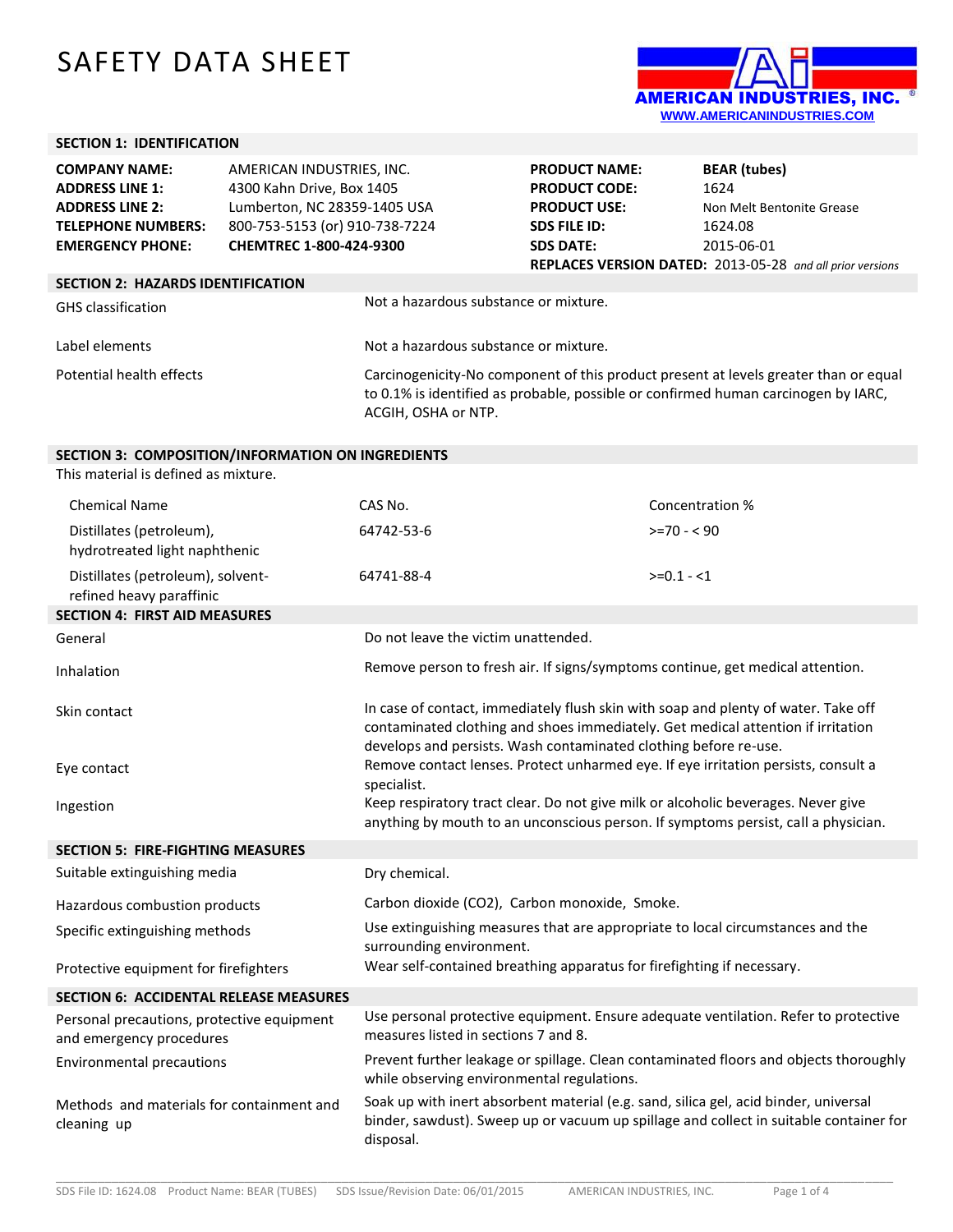| <b>SECTION 7: HANDLING AND STORAGE</b>             |                                                                                                                      |  |  |  |  |
|----------------------------------------------------|----------------------------------------------------------------------------------------------------------------------|--|--|--|--|
| Precautions for safe handling                      | For personal protection see section 8. Smoking, eating and drinking should be<br>prohibited in the application area. |  |  |  |  |
| Conditions for safe storage                        | Electrical installations / working materials must comply with the technological safety<br>standards.                 |  |  |  |  |
| Materials to avoid                                 | Oxidizing agents.                                                                                                    |  |  |  |  |
| SECTION 8: EXPOSURE CONTROLS/PERSONAL PROTECTION   |                                                                                                                      |  |  |  |  |
| Components with workplace control<br>parameters    | Contains no substances with occupational exposure limit values.                                                      |  |  |  |  |
| Respiratory protection                             | No personal respiratory protective equipment normally required.                                                      |  |  |  |  |
| Hand protection remarks                            | The suitability for a specific workplace should be discussed with the producers of the<br>protective gloves.         |  |  |  |  |
| Eye protection                                     | Safety glasses.                                                                                                      |  |  |  |  |
| Skin/body protection                               | Protective suit.                                                                                                     |  |  |  |  |
| Hygiene measures                                   | General industrial hygiene practice.                                                                                 |  |  |  |  |
| <b>SECTION 9: PHYSICAL AND CHEMICAL PROPERTIES</b> |                                                                                                                      |  |  |  |  |
| Appearance                                         |                                                                                                                      |  |  |  |  |
| Physical state                                     | Gel                                                                                                                  |  |  |  |  |
| Color                                              | Red                                                                                                                  |  |  |  |  |
| Odor                                               | Oily                                                                                                                 |  |  |  |  |
| Odor Threshold                                     | Not available                                                                                                        |  |  |  |  |
| <b>Boiling point</b>                               | Not applicable                                                                                                       |  |  |  |  |
| pH                                                 | Not applicable                                                                                                       |  |  |  |  |
| Flash point                                        | Not applicable                                                                                                       |  |  |  |  |
| Lower and upper flammability limits                | Not applicable                                                                                                       |  |  |  |  |
| Vapor pressure                                     | Not available                                                                                                        |  |  |  |  |
| Relative Vapor density                             | Not available                                                                                                        |  |  |  |  |
| Density                                            | 0.988 $g/cm^{3}$                                                                                                     |  |  |  |  |
| Water solubility                                   | Insoluble                                                                                                            |  |  |  |  |
| Partition coefficient:n-octanol/water              | Not available<br>Not determined                                                                                      |  |  |  |  |
| Auto-ignition temperature<br>Thermal decomposition | Not available                                                                                                        |  |  |  |  |
| Vicsocity, kinematic                               | >10,000 mm2/s (40°C) (104°F)                                                                                         |  |  |  |  |
| <b>Electrical conductivity</b>                     | Though no data available, this material is not expected to be a static accumulator.                                  |  |  |  |  |
| <b>SECTION 10: STABILITY AND REACTIVITY</b>        |                                                                                                                      |  |  |  |  |
|                                                    | Stable.                                                                                                              |  |  |  |  |
| Reactivity<br>Chemical stability                   | Stable under normal conditions.                                                                                      |  |  |  |  |
| Possibility of hazardous reactions                 | Stable under recommended storage conditions.                                                                         |  |  |  |  |
| Conditions to avoid                                | No data available.                                                                                                   |  |  |  |  |
| Incompatible materials                             | Oxidizing agents.                                                                                                    |  |  |  |  |
| Hazardous decomposition products                   | Carbon monoxide, carbon dioxide and unburned hydrocarbons (smoke).                                                   |  |  |  |  |
| SECTION 11: TOXICOLOGICAL INFORMATION              |                                                                                                                      |  |  |  |  |
| Acute toxicity                                     | No data available.                                                                                                   |  |  |  |  |
| Skin Irritation/Corrosion                          | No data available.                                                                                                   |  |  |  |  |
| Serious eye damage/irritation                      | No data available.                                                                                                   |  |  |  |  |
| Respiratory/skin sensitization                     | No data available.                                                                                                   |  |  |  |  |
| Germ cell mutagenicity                             | No data available.                                                                                                   |  |  |  |  |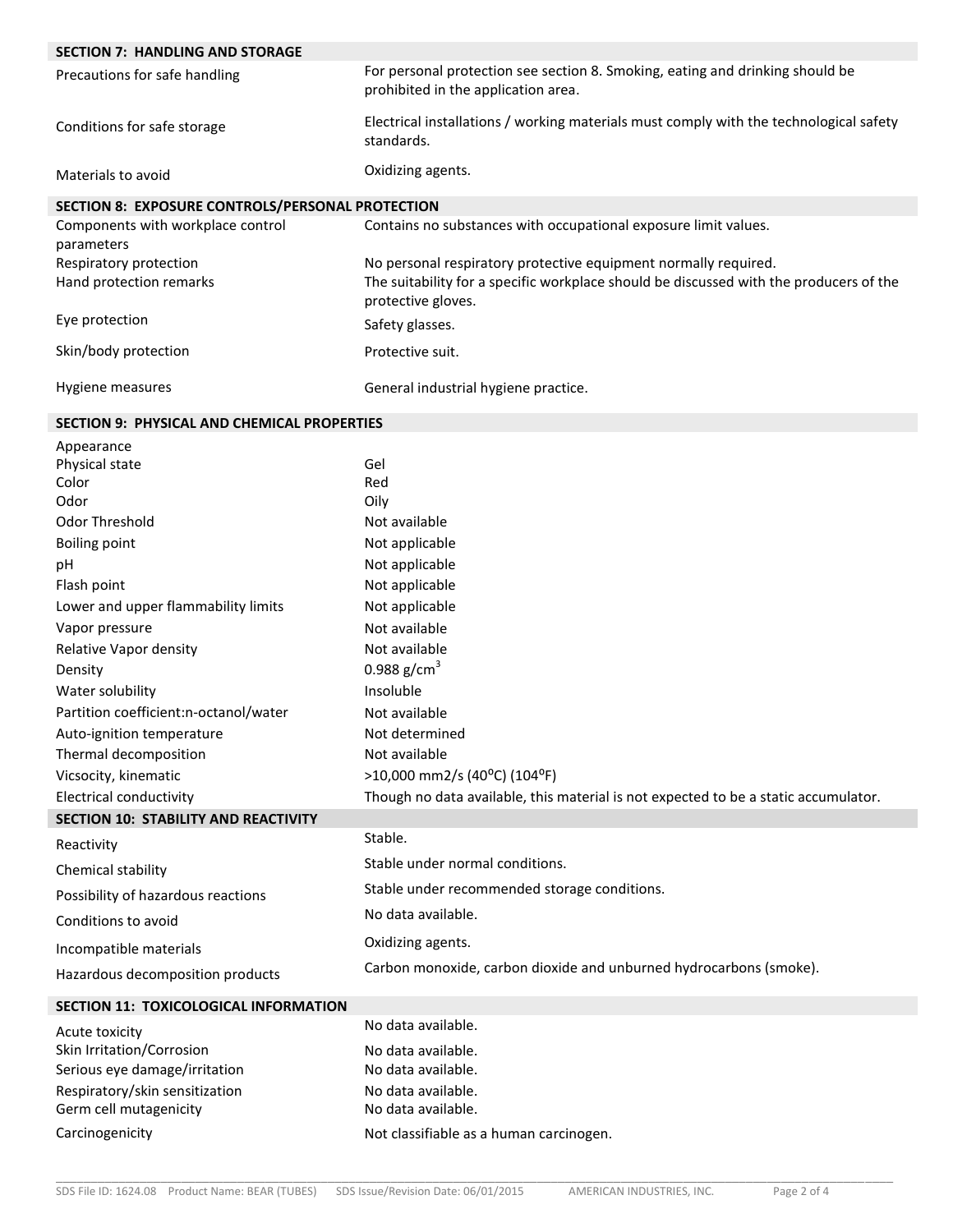| Reproductive toxicity                                                     | No data available.                                                                                                                                                                      |  |  |  |
|---------------------------------------------------------------------------|-----------------------------------------------------------------------------------------------------------------------------------------------------------------------------------------|--|--|--|
| STOT-single exposure                                                      | No data available.                                                                                                                                                                      |  |  |  |
| STOT-repeated exposure                                                    | No data available.                                                                                                                                                                      |  |  |  |
| Aspiration toxicity                                                       | No data available.                                                                                                                                                                      |  |  |  |
| Further information                                                       | No data available.                                                                                                                                                                      |  |  |  |
| SECTION 12: ECOLOGICAL INFORMATION                                        |                                                                                                                                                                                         |  |  |  |
| Ecotoxicity                                                               | No data available.                                                                                                                                                                      |  |  |  |
| Persistence and degradability                                             | No data available.                                                                                                                                                                      |  |  |  |
| Bioaccumulative potential                                                 |                                                                                                                                                                                         |  |  |  |
| Product                                                                   | Partition coefficient: n-octanol/water<br>Remarks-no data available                                                                                                                     |  |  |  |
| Components: Distillates (petroleum), solvent-<br>refined heavy paraffinic | Partition coefficient: n-octanol water<br>log POW: 5                                                                                                                                    |  |  |  |
| Mobility in soil                                                          | No data available.                                                                                                                                                                      |  |  |  |
| Other adverse effects                                                     | No data available.                                                                                                                                                                      |  |  |  |
| Regulation                                                                | 40 CFR Protection of Environment; Part 82 Protection of Stratospheric Ozone - CAA<br>Section 602 Class I Substances                                                                     |  |  |  |
| Remarks                                                                   | This product neither contains, nor was manufactured with a Class I or Class II ODS as<br>defined by the U.S. Clean Air Act Section 602 (40 CFR 82, Subpt. A, App.A + B).                |  |  |  |
| Additional ecological information                                         | No data available.                                                                                                                                                                      |  |  |  |
| <b>SECTION 13: DISPOSAL CONSIDERATIONS</b>                                |                                                                                                                                                                                         |  |  |  |
| Disposal methods                                                          | Do not dispose of waste into sewer. Do not contaminate ponds, waterways or<br>ditches with chemical or used container. Dispose of in accordance with local<br>regulations.              |  |  |  |
| Contaminated packaging                                                    | Empty containers should be taken to an approved waste handling site for recycling<br>or disposal.                                                                                       |  |  |  |
| <b>SECTION 14: TRANSPORT INFORMATION</b>                                  |                                                                                                                                                                                         |  |  |  |
| US DOT<br><b>IMDG Vessel</b>                                              | 49 CFR (USA)-Not regulated as dangerous goods or hazardous material.<br>Not regulated as dangerous goods or hazardous material.                                                         |  |  |  |
| IATA (Cargo Air)                                                          | Not regulated as dangerous goods or hazardous material.                                                                                                                                 |  |  |  |
| IATA (Passenger Air)                                                      | Not regulated as dangerous goods or hazardous material.                                                                                                                                 |  |  |  |
| TDG (Canada)                                                              | Not regulated as dangerous goods or hazardous material.                                                                                                                                 |  |  |  |
| <b>SECTION 15: REGULATORY INFORMATION</b>                                 |                                                                                                                                                                                         |  |  |  |
| <b>CERCLA Reportable Quantity</b>                                         | This material does not contain any components with a CERCLA RQ.                                                                                                                         |  |  |  |
| <b>SARA 304</b>                                                           | This material does not contain any components with a section 304 EHS RQ.                                                                                                                |  |  |  |
| SARA 311/312                                                              | No SARA Hazards.                                                                                                                                                                        |  |  |  |
| <b>SARA 302</b>                                                           | No chemicals in this material are subject to the reporting requirements of SARA Title<br>III, Section 302.                                                                              |  |  |  |
| <b>SARA 313</b>                                                           | This material does not contain any chemical components with known CAS numbers<br>that exceed the threshold (De Minimis) reporting levels established by SARA Title III,<br>Section 313. |  |  |  |
| California Prop 65                                                        | This product does not contain any chemicals known to State of California to cause<br>cancer, birth defects, or any other reproductive harm.                                             |  |  |  |
| <b>TSCA</b>                                                               | On TSCA inventory.                                                                                                                                                                      |  |  |  |
| Canadian DSL                                                              | This product contains one or several components that are not on the Canadian DSL<br>nor NDSL.                                                                                           |  |  |  |
| Australia Inventory (AICS)                                                | Not in compliance with the inventory.                                                                                                                                                   |  |  |  |
| New Zealand inventory of Chemicals (NZIoC)                                | Not in compliance with the inventory.                                                                                                                                                   |  |  |  |